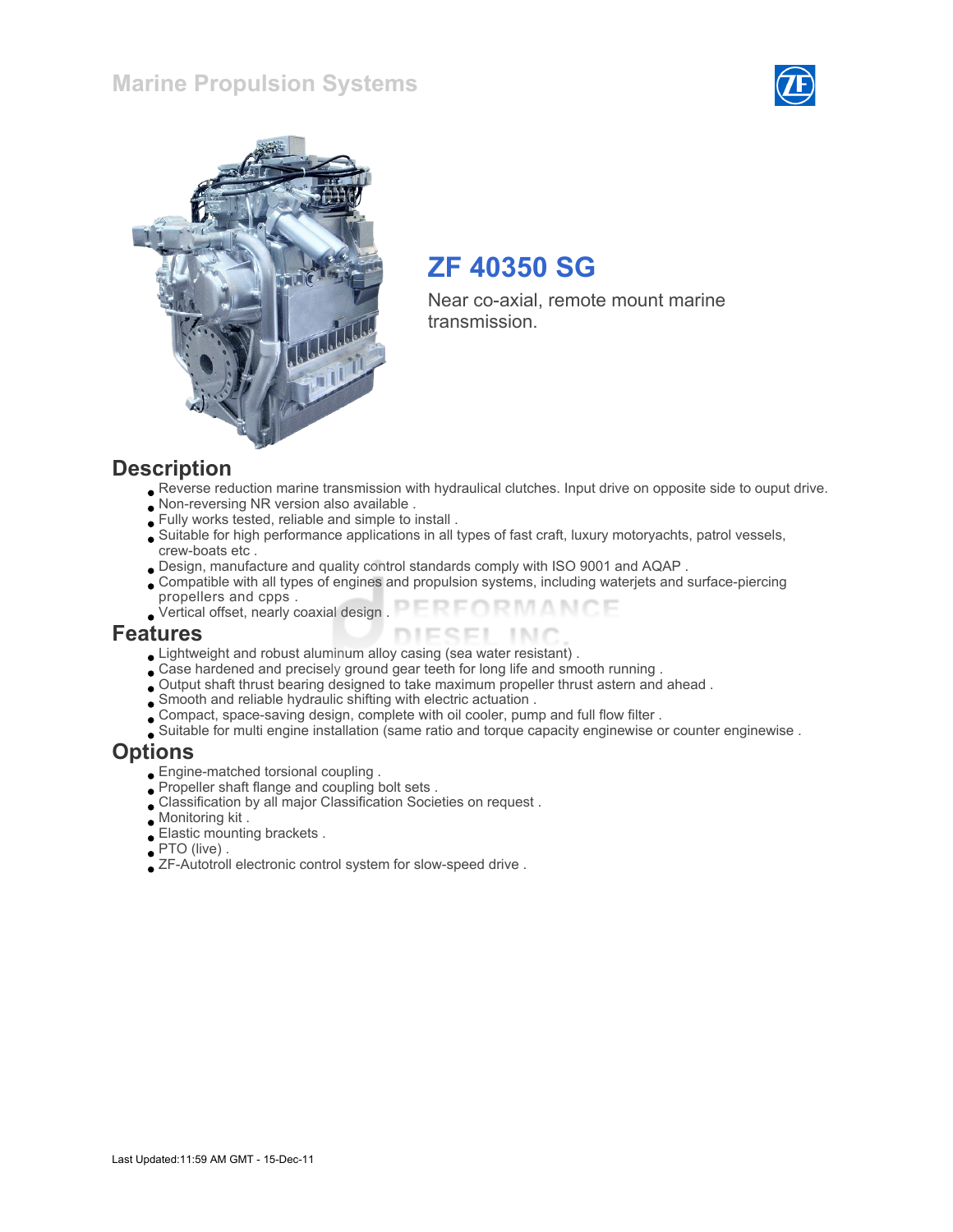# ZF 40350 SG

Ratings

## Light Duty

| RATIOS                           | <b>MAX. TORQUE POWER/RPM</b><br><b>INPUT POWER CAPACITY</b> |                                                              |           |    |           |                      |    |                           |    | MAX. |            |
|----------------------------------|-------------------------------------------------------------|--------------------------------------------------------------|-----------|----|-----------|----------------------|----|---------------------------|----|------|------------|
|                                  | Nm                                                          | ftlb                                                         | <b>kW</b> | hp | <b>kW</b> | hp                   | kW | hp                        | kW | hp   | <b>RPM</b> |
|                                  |                                                             |                                                              |           |    |           | 1000 rpm $\parallel$ |    | $1200$ rpm $\pm$ 1360 rpm |    |      |            |
| $\blacksquare$ 1.800, 3.900      |                                                             | 39137 28866 4.0981 5.4957 4098 5496 4918 6595 5573 7474 1360 |           |    |           |                      |    |                           |    |      |            |
| $\blacksquare$ 4.200<br>$\cdots$ |                                                             | 35409 26116 3.7077 4.9722 3708 4972 4449 5967 5043 6762 1360 |           |    |           |                      |    |                           |    |      |            |

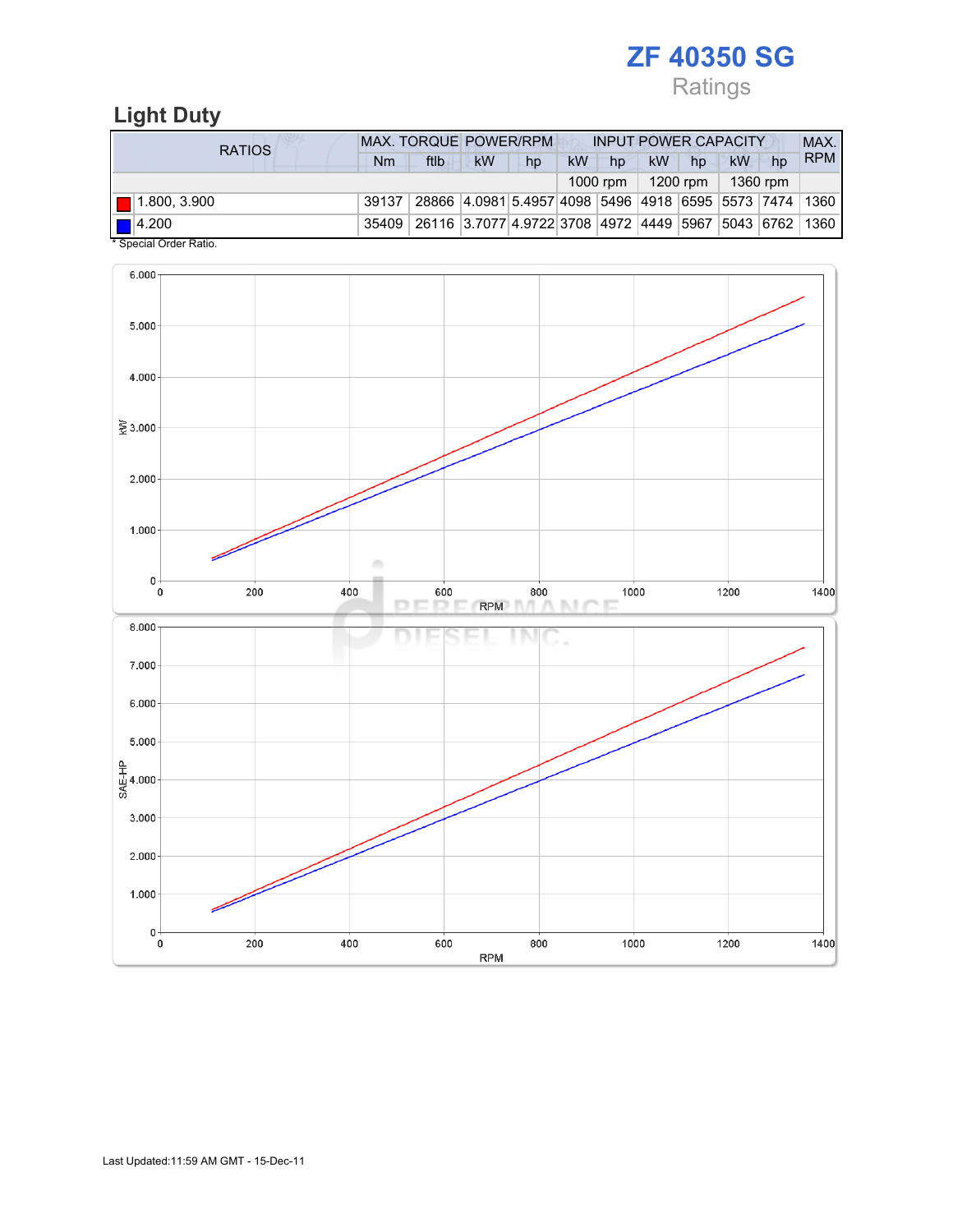# ZF 40350 SG

Ratings

## Medium Duty

| <b>RATIOS</b>                    | <b>MAX. TORQUE POWER/RPM</b> |                                                              |    |    |           | <b>INPUT POWER CAPACITY</b> |    |                       |    |    | MAX.       |
|----------------------------------|------------------------------|--------------------------------------------------------------|----|----|-----------|-----------------------------|----|-----------------------|----|----|------------|
|                                  | Nm                           | ftlb                                                         | kW | hp | <b>kW</b> | hp                          | kW | hp                    | kW | hp | <b>RPM</b> |
|                                  |                              |                                                              |    |    |           | 900 rpm                     |    | $1100$ rpm   1330 rpm |    |    |            |
| $\blacksquare$ 1.800, 3.900      |                              | 33128 24434 3.4689 4.6519 3122 4187 3816 5117 4614 6187 1330 |    |    |           |                             |    |                       |    |    |            |
| $\blacksquare$ 4.200<br>$\cdots$ |                              | 29972 22106 3.1384 4.2087 2825 3788 3452 4630 4174 5598 1330 |    |    |           |                             |    |                       |    |    |            |

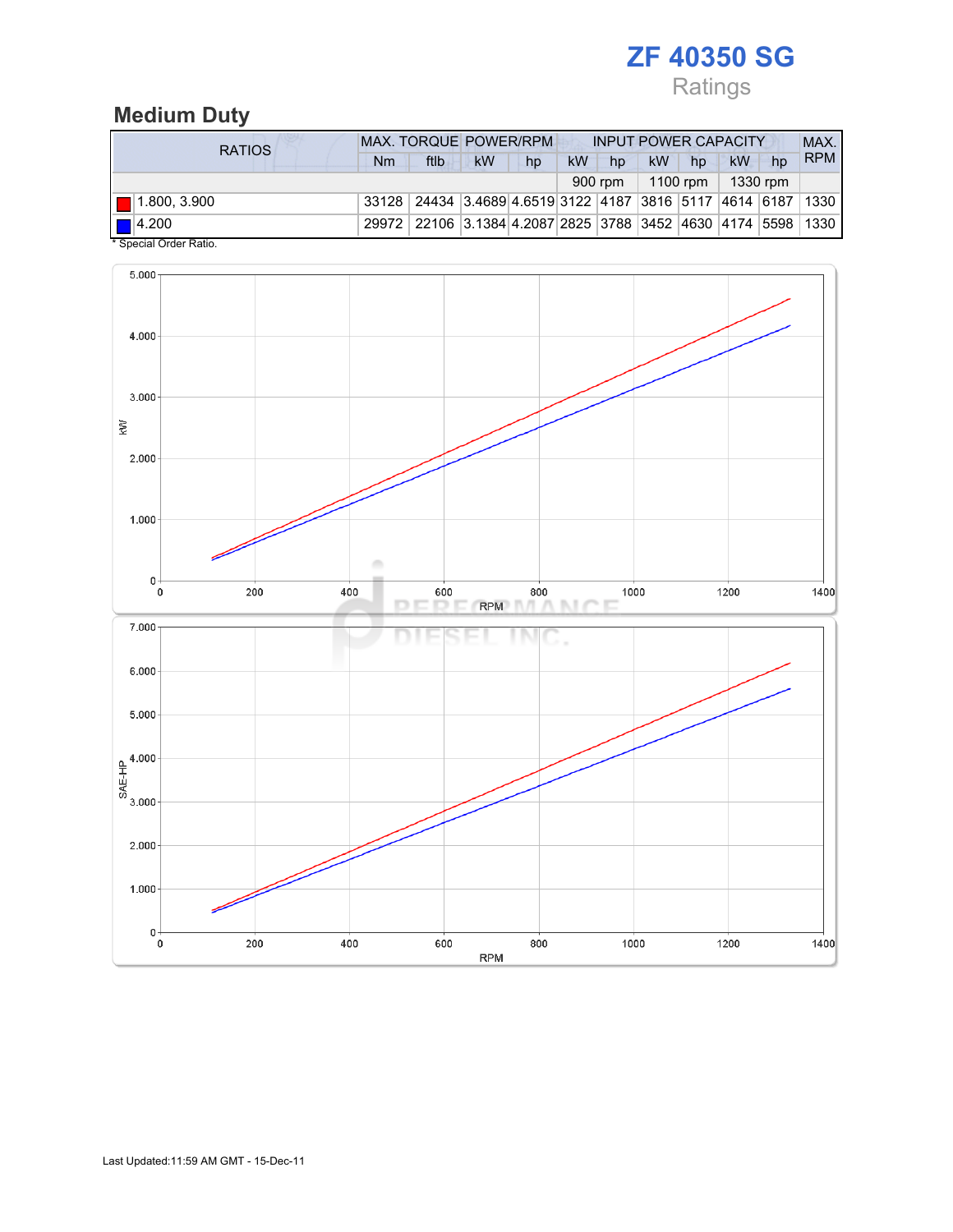## ZF 40350 SG

## Ratings

### Continuous Duty

| RATIOS                           | <b>MAX. TORQUE POWER/RPM</b><br><b>INPUT POWER CAPACITY</b> |                                                                                  |    |    |           |         |    |                       |    | MAX. |            |
|----------------------------------|-------------------------------------------------------------|----------------------------------------------------------------------------------|----|----|-----------|---------|----|-----------------------|----|------|------------|
|                                  | Nm                                                          | ftlb                                                                             | kW | hp | <b>kW</b> | hp      | kW | hp                    | kW | hp   | <b>RPM</b> |
|                                  |                                                             |                                                                                  |    |    |           | 800 rpm |    | $1000$ rpm   1170 rpm |    |      |            |
| $\blacksquare$ 1.800, 3.900      |                                                             | 26194   19320   2.7428   3.6782   2194   2943   2743   3678   3209   4303   1170 |    |    |           |         |    |                       |    |      |            |
| $\blacksquare$ 4.200<br>$\cdots$ |                                                             | 23698   17479   2.4815 3.3277   1985   2662   2481   3328   2903   3893   1170   |    |    |           |         |    |                       |    |      |            |

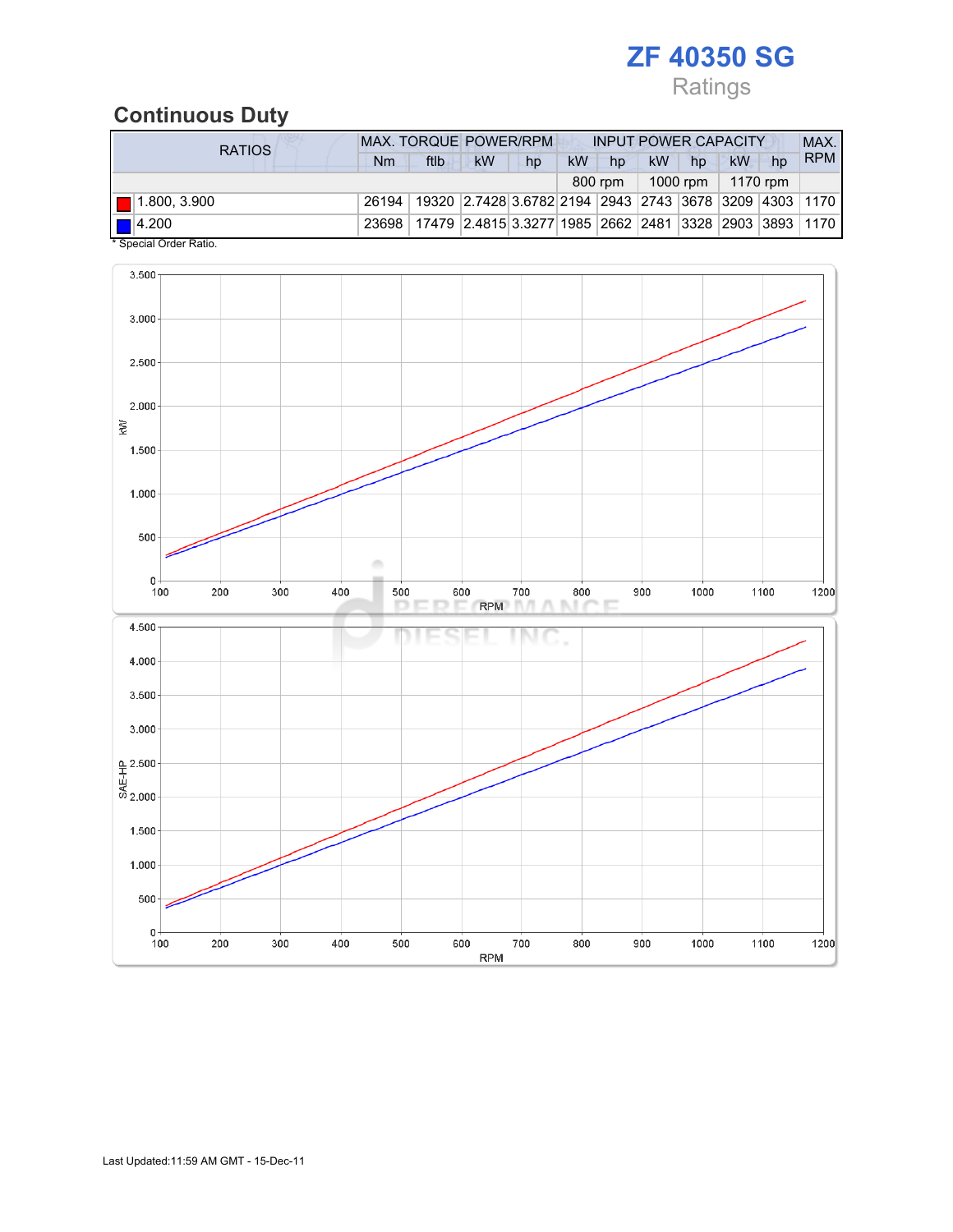





| mm (inches)    |                |                |                |                |                |                |                            |            |            |  |
|----------------|----------------|----------------|----------------|----------------|----------------|----------------|----------------------------|------------|------------|--|
| A              | B <sub>1</sub> | B <sub>2</sub> | B <sub>3</sub> | B <sub>4</sub> | H <sub>1</sub> | H <sub>2</sub> |                            | L1         | L2         |  |
| 254 (10.0)     | 890 (35.1)     | 890 (35.1)     | -              |                | 690 (27.2)     | 1,288(50.7)    | 1,073 (42.2)               | 845 (33.3) | 750 (29.5) |  |
|                | Weight kg (lb) |                |                |                |                |                | Oil Capacity Litre (US qt) |            |            |  |
| 4,625 (10,196) |                |                |                |                | 200 (212)      |                |                            |            |            |  |
|                |                |                |                |                |                |                |                            |            |            |  |

| <b>Output Coupling Dimensions</b> |  |  |  |
|-----------------------------------|--|--|--|

|    |      |    |              |                   |               |                                                         | <b>Bolt Holes</b> |      |              |  |
|----|------|----|--------------|-------------------|---------------|---------------------------------------------------------|-------------------|------|--------------|--|
|    |      |    |              |                   |               |                                                         | No.               |      | Diameter (E) |  |
| mm | - In | mm | $\mathsf{I}$ | $\blacksquare$ mm | $\mathsf{In}$ | mm                                                      |                   | mm   |              |  |
|    |      |    |              |                   |               | 550   21.7   492   19.4   437   17.2   50.0   1.97   24 |                   | 30.4 | 1.20         |  |